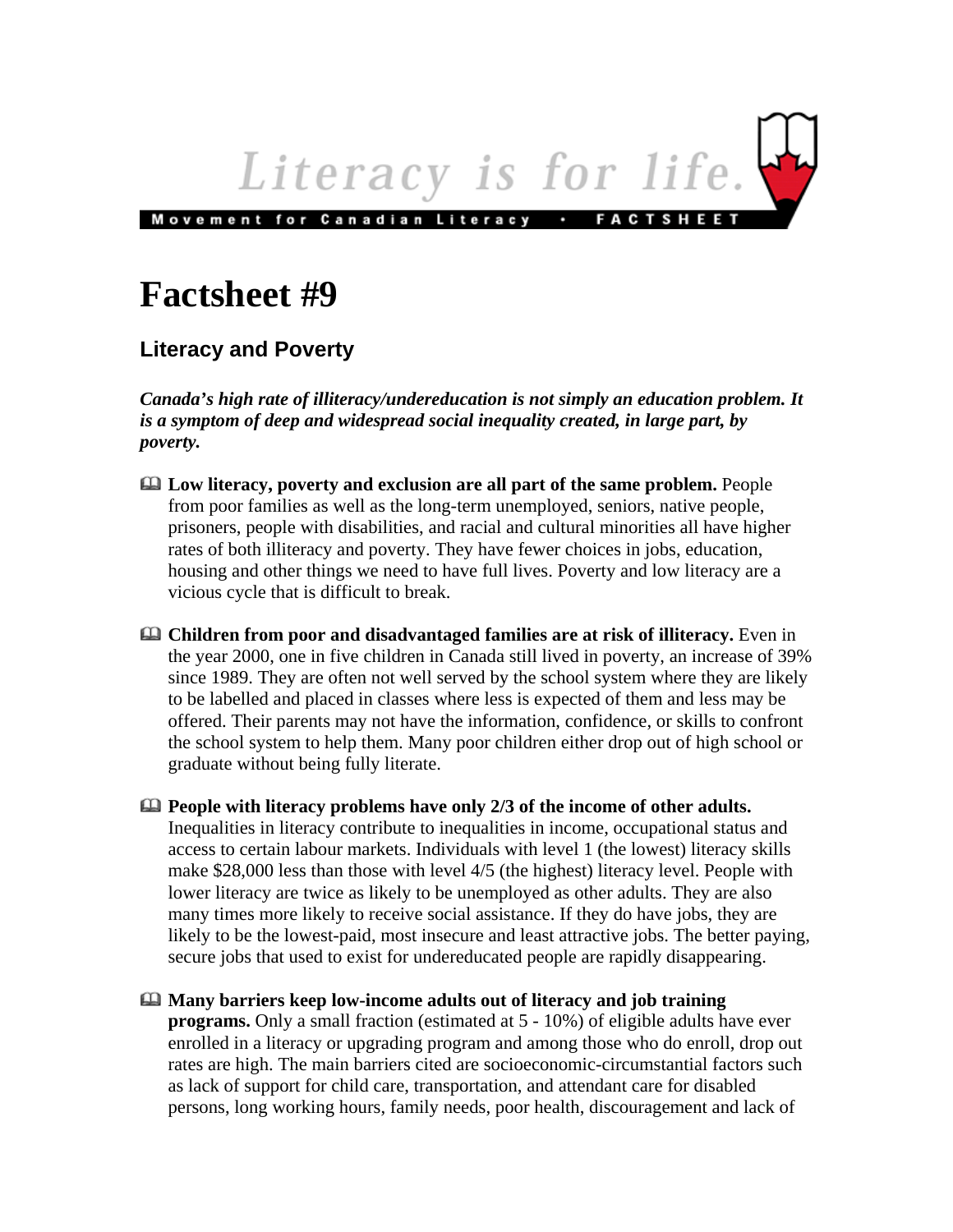confidence – not to mention programs that just don't fit their needs. Also poorer adults often don't have the literacy skills they need to get into job training programs.

- **Information most needed by lower income people is often not accessible to them.** Important information about income assistance, health, safety, rights, resources and opportunities is often written in ways that do not reach the people who need it most. Tests have shown that a high level of education is needed to understand pamphlets and forms for social insurance cards, family benefits and other programs.
- **Literacy is, itself, a defining characteristic of social class.** Literacy is an instrument of social power. People become part of a culture by learning to interpret and use its particular signs and symbols. They use language in social relations that increase their knowledge and develop their potential. Poor literacy skills can exclude people from the dominant social groups and opportunities in a society. (from: *Literacy Skills of Canadian Youth*, 1997, Statistics Canada)

## **What can be done?**

Policies designed to improve literacy will have very limited effect unless they are linked to a serious attack on poverty. Moreover, because of the systematic inequality, the acquisition of literacy skills alone does not automatically lead to a better standard of living. Teaching people to read and write won't create jobs that don't exist or make it easier to get by on minimum wage or get rid of discrimination.

Poverty is not just about not having enough money. Poverty is about lack of dignity, respect, choice and opportunity. Literacy is about more than just reading and writing, which are only tools for participation. Literacy develops naturally when people participate fully and equally in their society. If we want a more literate society, we must make a commitment not just to more literacy training but to social and economic justice as well.

## **Suggested Literacy and Poverty Resources**

- 9 **Canadian Council for Social Development (CCSD)** produces research and publications on many social issues including poverty. In 2001, they released *Defining and Re-defining Poverty: a CCSD perspective.* Contact CCSD at tel: 613-236-8977 or online at [www.ccsd.ca](http://www.ccsd.ca/home.htm)
- 9 **Family Service Association in Toronto** prepares the annual National Report Card on Child Poverty in Canada and was involved in the Campaign 2000 to end child poverty. They aim to increase public awareness of the levels and consequences of child/family poverty by publishing research on the indicators of child poverty and developing public education resources. Visit them online at [www.campaign2000.ca](http://www.campaign2000.ca/)
- 9 **National Anti-Poverty Organization (NAPO)** researched and prepared *Literacy and Poverty: A View from the Inside.* NAPO has affiliates in many areas across the country. Contact them to find out about your local contacts as well as current